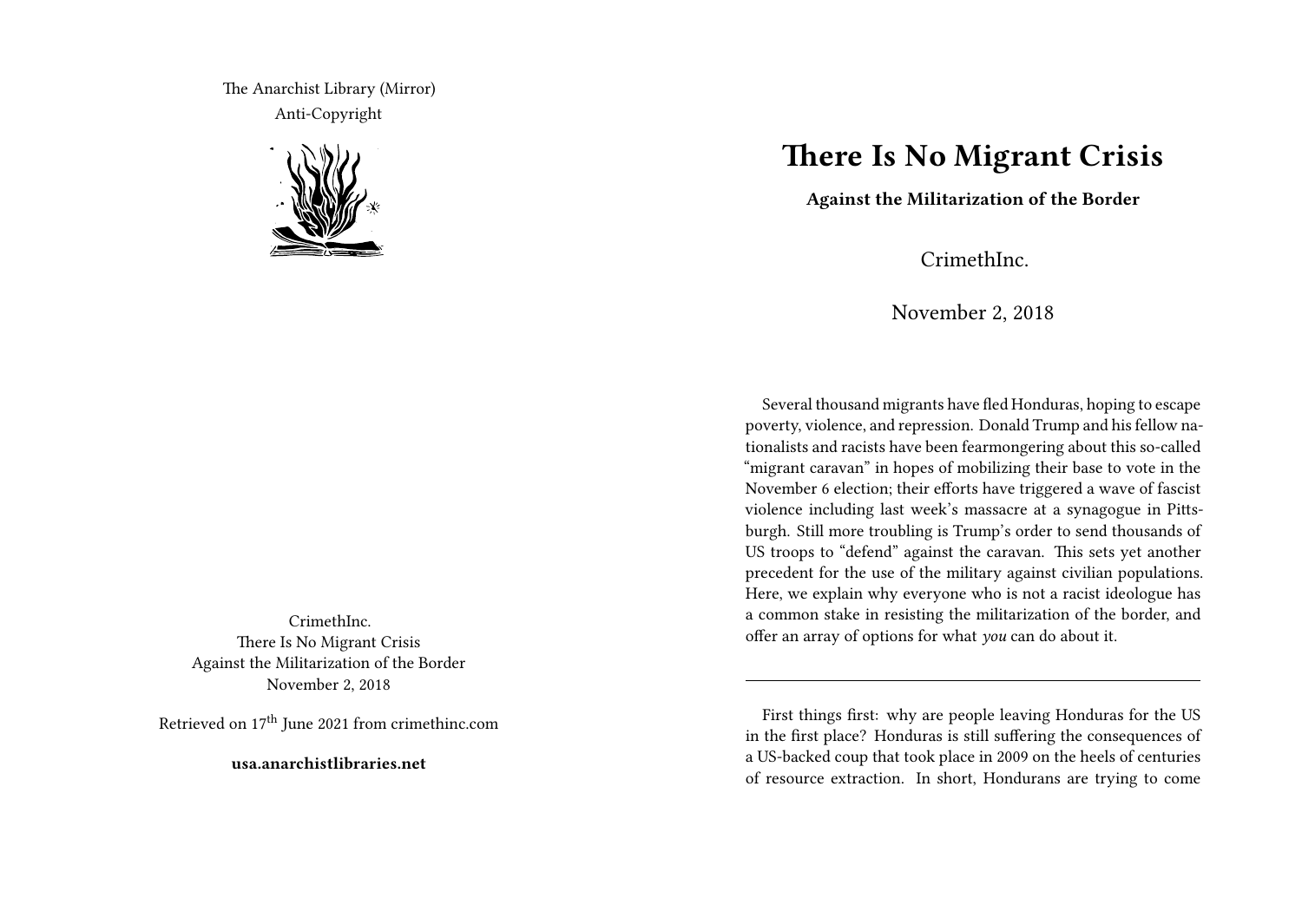to the United States because the natural and financial resources of Honduras have already been looted and brought across the US border.

We have met an enormous number of Hondurans crossing the border in the years since the coup, out of all proportion to the size of the country… We heard different versions of the same story from countless people: grinding poverty, chronic hunger and malnutrition, widespread violence and insecurity (much of it an extension of El Salvador's gang problems), a rampant HIV/AIDS epidemic, appalling levels of violence against women and LGBTQ people, assassinations of environmentalists, union organizers, and human rights advocates, and a lack of the most basic services or opportunities…

If Honduras is in shambles, it is not because Hondurans are any less resourceful or fundamentally decent than anyone else, or even because its rulers are any more wretched and callous than our own. It is because the structure of the North American economy has made any other outcome impossible.

-*No Wall They Can Build,* July 2017

The conditions that are forcing refugees to flee Honduras are part of a much wider pattern. In the quarter of a century since the passing of the North American Free Trade Agreement (NAFTA), globalized capitalism has inflicted grievous damage on the biosphere, indigenous populations, and workers' rights. Industrial production has shifted to the parts of the world where labor is cheapest, while structural adjustment programs have made it impossible for governments to maintain any sort of social safety net; from the United States to Honduras and Bangladesh, this has created a race to the bottom.

recognize this as your own fight. Words and sentiments are meaningless here—we have to act in solidarity with those on the other side of the border.

Trump and his cronies are hoping that people will *disapprove* of his administration's activities, or perhaps just vote against them, without taking any concrete action to make it impossible to implement them. But only direct action can be effective against an administration that views protests, negative press coverage, and "speaking truth to power" simply as opportunities to rally Trump's base. We demonstrated the efficacy of direct action with the airport blockades at the opening of his term—and again, to a lesser extent, with the ICE occupations over the summer of 2018. Both served to force Trump to abandon at least a part of his agenda. We have leverage, should we dare to use it.

What does it look like to resist the militarization of the border? Some may travel to the border to be there when troops are deployed, or when the caravan arrives. But the border is everywhere—everywhere that an ICE facility operates, everywhere immigrants live in fear of being snatched from their families. Even if you can't travel, you can take meaningful and effective action wherever you are.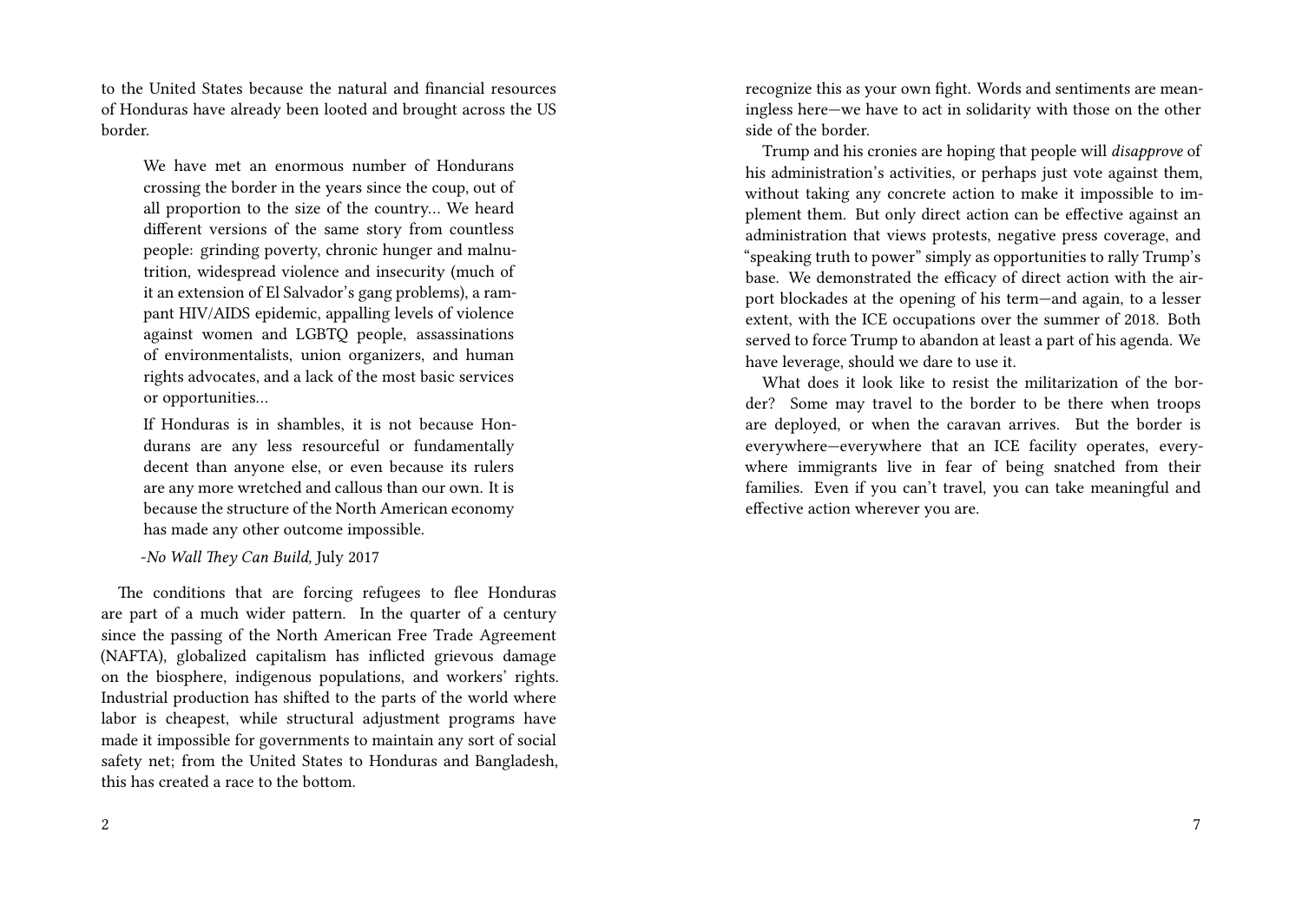troops in the US to preserve the unequal distribution of resources at home. Just as the austerity measures pioneered by the IMF in Africa, Asia, and South America are appearing in the wealthiest nations of the first world, the techniques of threat management and counter-insurgency that were debuted against Palestinians, Afghanis, and Iraqis are now being turned against the populations of the countries that invaded them. Private military contactors who operated in Peshawar are now working in Ferguson, alongside tanks that rolled through Baghdad. For the time being, this is limited to the poorest, blackest neighborhoods; but what seems exceptional in Ferguson today will be commonplace around the country tomorrow.

-"The Thin Blue Line Is a Burning Fuse," November 2015

If it becomes normalized for US troops to occupy unruly cities within the territory of the United States and to intervene at the border against unarmed civilians, it will be only a matter of time before those troops are deployed against other populations as well. First they came for poor Black communities—then they came for the Muslim immigrants—then they came for the undocumented immigrants… this list will continue to grow, eventually even including white liberals, if things go far enough. The less backlash there is about the deployment of troops at the border, the faster this process will proceed.

Trump and his supporters are trying to put the precedents in place for a future in which their notion of order will be maintained by open, brutal force involving every weapon and every institution of the state. Even if you don't identify with refugees on the receiving end of colonialist oppression, even if you don't recognize opposition to the border as a necessary step towards updating the labor movement for the 21<sup>st</sup> century, you have every reason to

The combination of globalized financial speculation and militarized borders has increased the pace at which capital flows while exacerbating the ways that citizenship functions as a caste system limiting who can move freely, dividing the world into zones of exploitation and zones of accumulation. This benefits capitalists who aim to maximize their profits, but it doesn't benefit the majority of workers—not even the ones in the wealthiest countries, because they still have to compete with workers in other parts of the world to see who can sell themselves the cheapest. In this context, it's no longer possible for laborers to gain leverage by organizing on the level of a single factory, or even a single country; the global market simply routes around resistance to find a more exploitable population. If we want to defend our interests as workers, we have to make common cause with everyone else around the world who is exploited.

That means that labor organizing has to begin by opposing the border—not just as a line on a map, but above all as a social division that cuts through the population of every country, segregating those with citizenship and travel privileges from those who are denied them. Just like racial divisions, the border serves to prevent workers from uniting to defend their interests against those who exploit them.

Trump has pretended to be critical of neoliberal free trade, but in practice, he has just introduced a more xenophobic and oppressive version of the policies of his predecessors. This is the one-two punch of the complementary Democratic and Republican agendas: the Democrats have paved the way for the neoliberal order that is steadily concentrating wealth, while the Republicans are intensifying the violence that preserves that order. The Democrats introduced NAFTA, forcing millions to flee financial collapse in Mexico to seek precarious work at illegally low wages in the United States, and the Republicans are escalating police and military operations against those precarious undocumented workers—ensuring